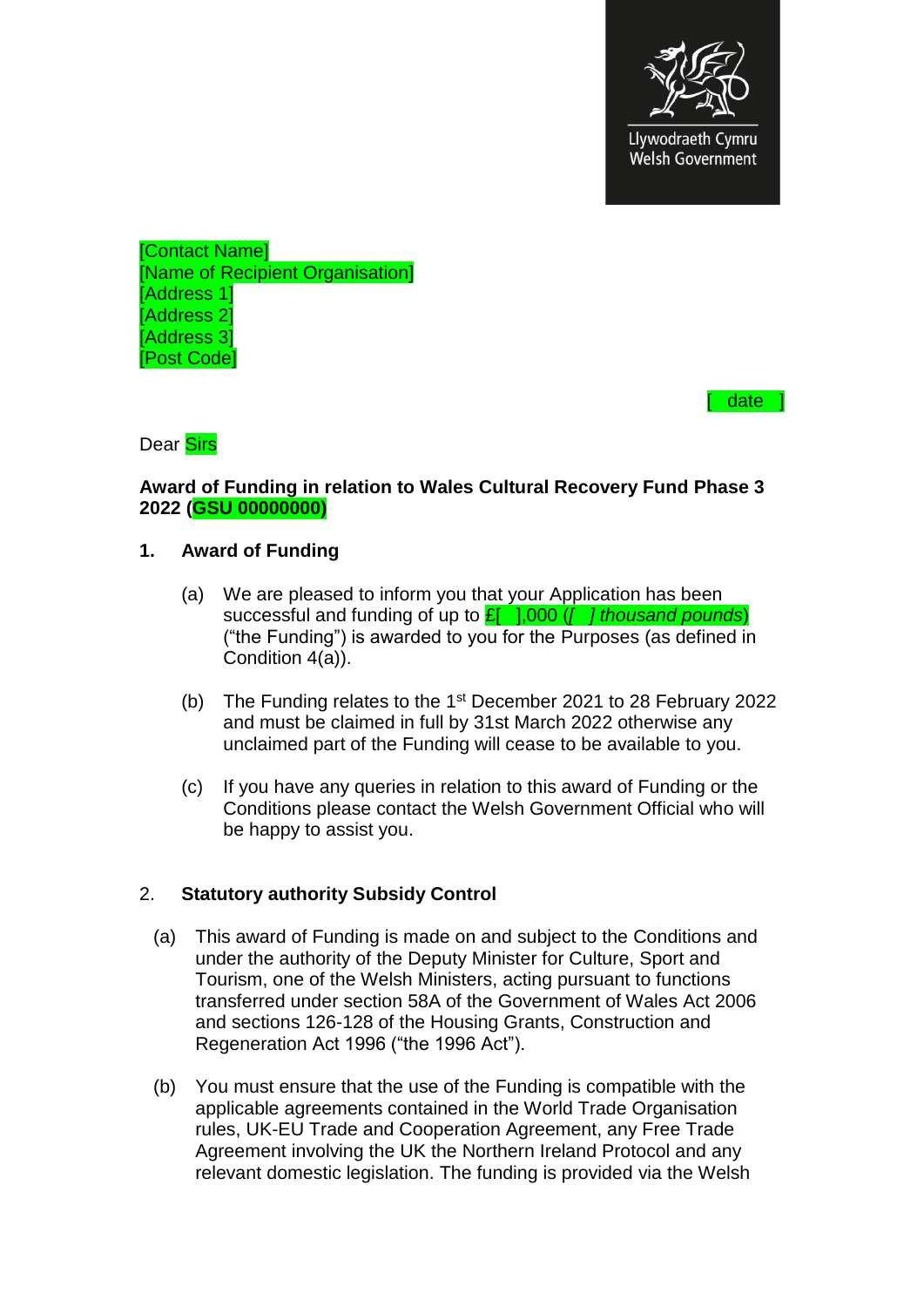Government registered 'Cultural Recovery Fund' subsidy scheme SC10245. This aligns with the EU 'State Aid Temporary Framework to support EU economies in the context of the Covid-19 outbreak' (TF) for a limited period until 1 February 2022 and subject to conditions being met by the applicant. Welsh Government officials will ensure that all funding provided from this fund respects these thresholds and take into account all other TF-aligned support received by applicants, from all sources.

## **3. Interpreting the Conditions**

Any reference in the Conditions to:

'**you'**, '**your'** is to [ name, registered address and company registration no of grant recipient and charity registration no if applicable];

'**we'**, '**us'**, '**our'** is to the Welsh Ministers;

## '**Welsh Government Official**' is to

#### Gerwyn Evans

Welsh Government Cathays Park 2 **Cardiff** CF10 3NQ [Tel: 03000](tel:0300) 615648 Email: Gerwyn.evans@gov.wales or such other Welsh Government official as we may notify you.

#### '**Project Manager**' is to

| address         |  |
|-----------------|--|
|                 |  |
|                 |  |
| Tel:<br>Email:[ |  |
|                 |  |

**'Application'** is to your **[application]** dated [ ];

'**Conditions**' is to the terms and conditions set out in this letter and the Schedules;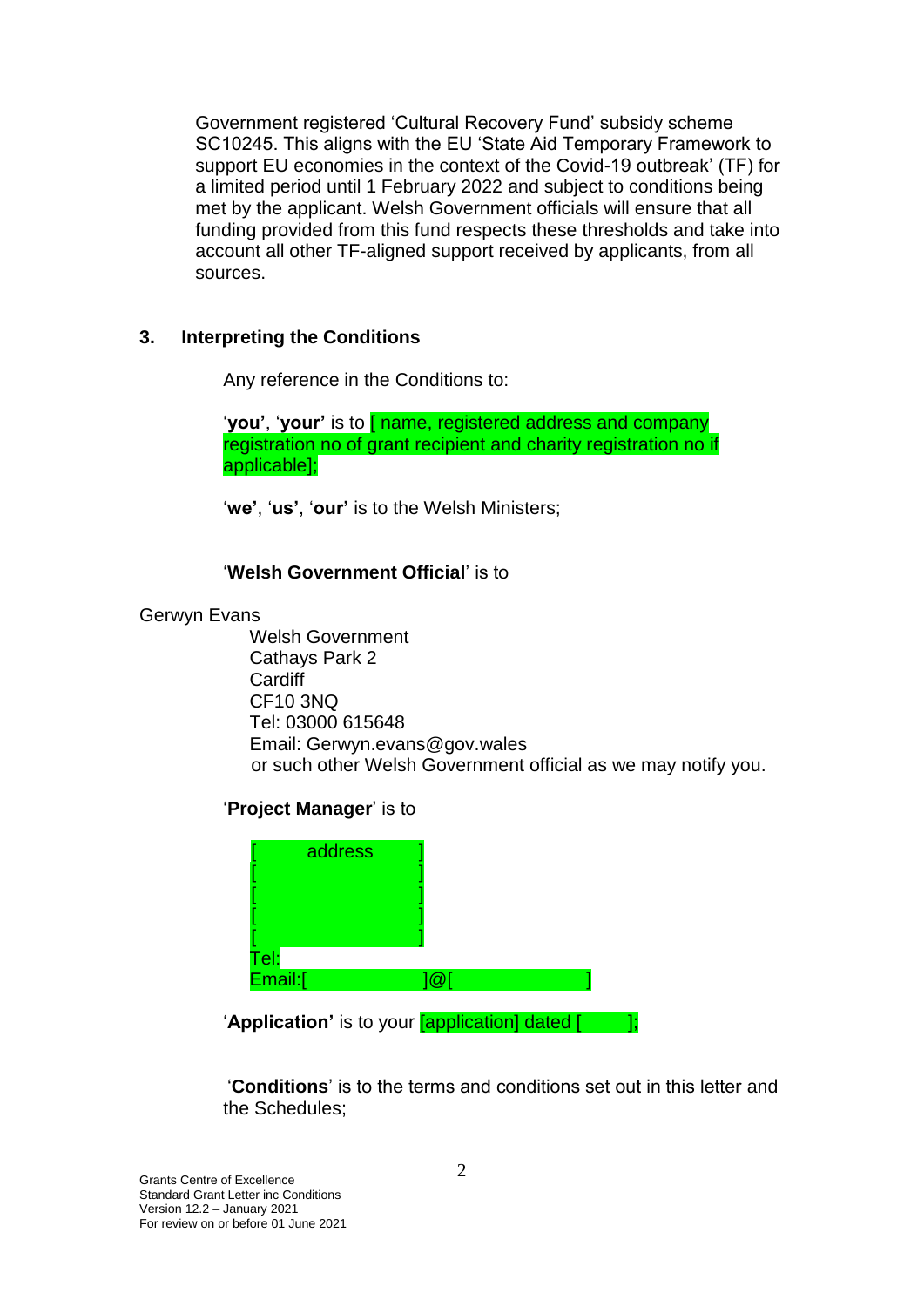**'Costs Incurred'** is to the cost of goods and services you have received regardless of whether you have paid for them by 31 March 2022;

'**Cultural Contract**' is your commitment to help support inclusive growth and improved well-being in the cultural and creative industries. It reflects the kind of behaviours that responsible and successful organisations already undertake;

'**Notification Event**' is to any of the events listed in Schedule 2;

'**Personnel**' is to your management/employees and suppliers or any other person appointed or engaged by you in relation to the Purposes;

'**Indicative Payment Profile**' is to the indicative payment profile set out in Schedule 3;

'**Schedule**' is to the schedules attached to this letter; and

**any reference to any legislation** whether domestic or international law will include all amendments to and substitutions and reenactments of that legislation in force from time to time.

### **4. Use of the Funding**

- (a) You must use the Funding solely for the purposes set out in Schedule 1 (the "**Purposes**").
- (b) Any change to the Purposes will require our written consent which must be obtained from us in advance of implementing any change. Please note that we are not obliged to give our consent but we will consider all reasonable written requests.
- (c) You must not use any part of the Funding for: (1) party political purposes; (2) the promotion of particular secular, religious or political views; (3) gambling; (4) pornography; (5) offering sexual services; (6) purchasing capital equipment (other than as specified in the Purposes); (7) your legal fees in relation to this letter; (8) Costs Incurred or costs incurred and defrayed by you in the delivery of the Purposes prior to the period referred to in Condition 1 (b); (9) any kind of illegal activities; or (10) any other kind of activity which in our opinion could bring us into disrepute.

#### **5. Funding pre-conditions**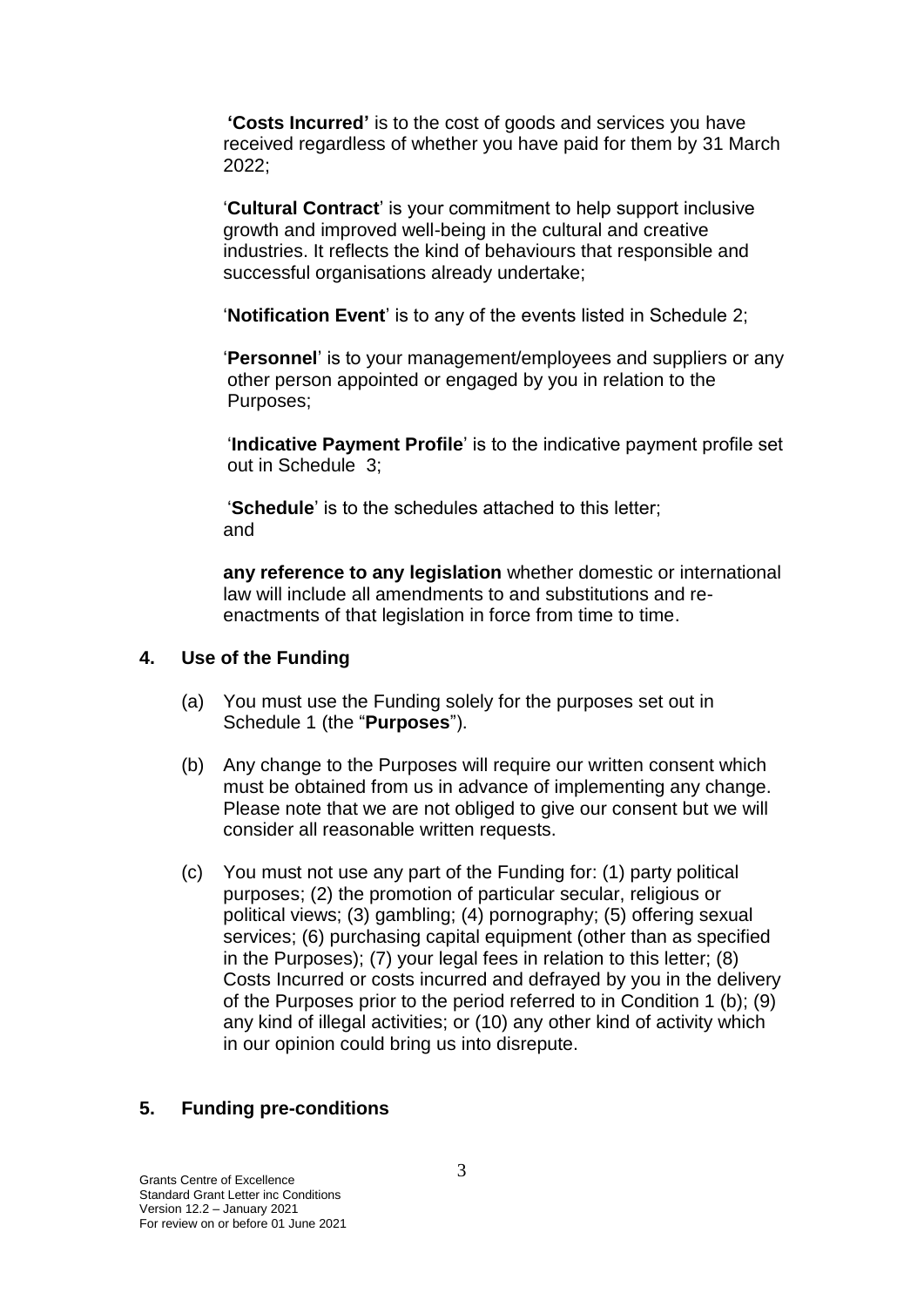- (a) We will not pay any of the Funding to you until you have provided us with:
	- (i) this letter signed by you;
- (b) Where you are required to provide information and documentation to us as evidence that you have satisfied a particular pre-condition, Condition or in support of a claim, the information and documentation must be in all respects acceptable to us. We reserve the right to reject any information and documentation which is for any reason not acceptable to us.

## **6. The Funding**

- (a) The Funding will be paid to you in  $\frac{xx}{x}$  instalment (s) as outlined in schedule
- (b) We will aim to pay the first instalment to you within 28 days of the receipt of your signed letter.

## **7. Your general obligations to us**

You must:

- (a) safeguard the Funding against fraud generally and, in particular, fraud on the part of your Personnel and notify us immediately if you have reason to suspect that any fraud within your organisation has occurred or is occurring or is likely to occur whether or not it relates to the Funding. You must also participate in such fraud prevention initiatives as we may require from time to time;
- (b) maintain appropriate procedures for dealing with any conflicts of interest whether actual, potential or perceived;
- (c) comply with all applicable domestic or international laws or regulations or official directives;
- (d) maintain adequate insurances to cover against the risks which may arise in connection with any property or any activity undertaken in delivery of the Purposes. We reserve the right to require you to provide proof of your insurance;
- (e) maintain appropriate financial, risk and control systems before utilising any part of the Funding to provide a grant to or procure any goods or services from third parties;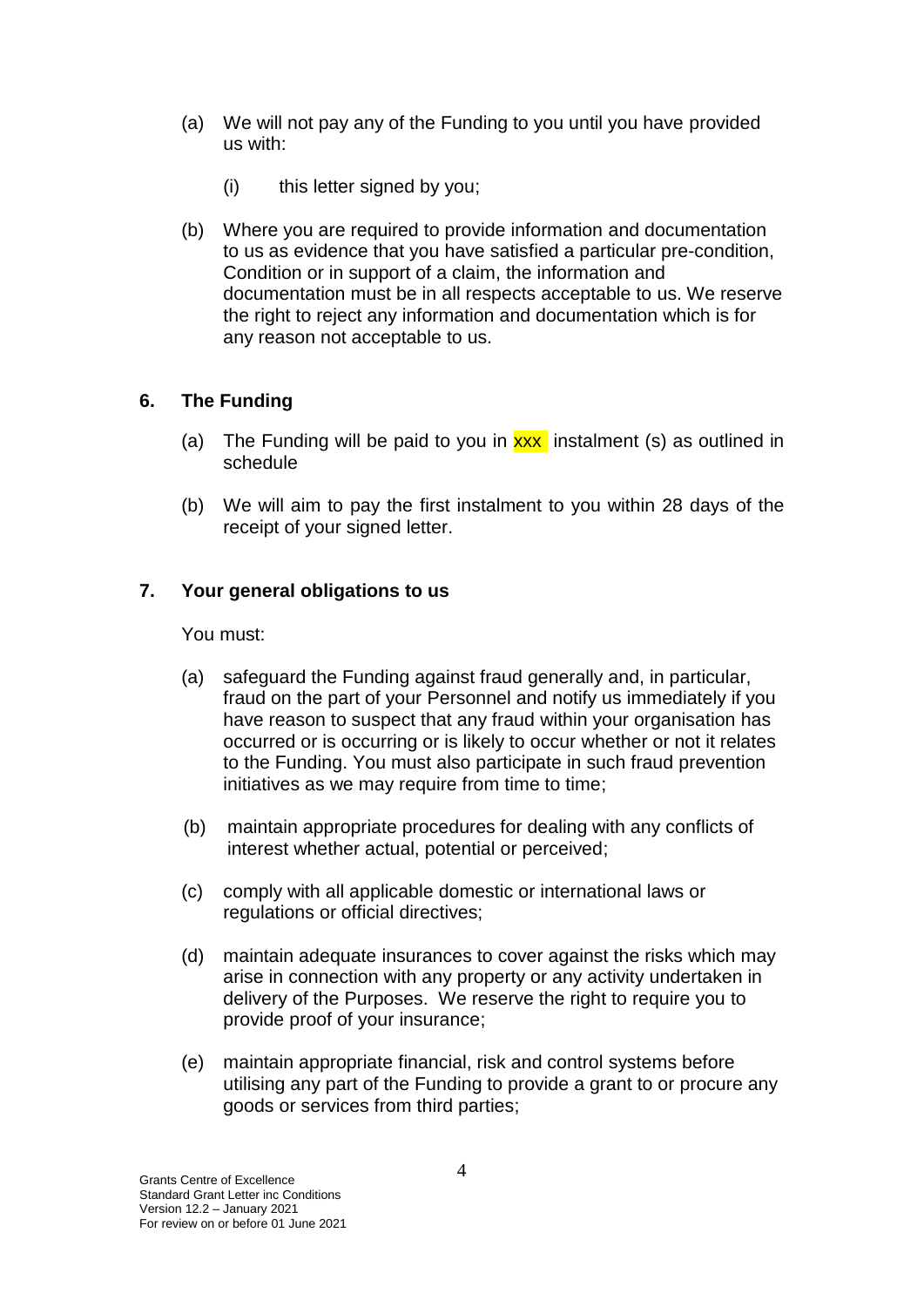- (f) co-operate fully with the Welsh Government Official and with any other employee of the Welsh Government or consultant appointed by us to monitor your use of the Funding and your compliance with the Conditions;
- (g) inform us immediately if any of the declarations made in Condition 8 is incorrect in any respect or, if repeated at any time with reference to the facts and circumstances then existing, would be incorrect;
- (h) notify us of any funding received by you from any source in relation to the effects of the spread of the Coronavirus (COVID-19) including but not limited to your insurance provider (cancellation/business disruption insurance), the UK Government's Coronavirus Job Retention Scheme and/or any Welsh Government fund/scheme.

## **8. Declarations**

You declare that:

- (a) you have the power to enter into and to perform the obligations set out in the Conditions and you have taken all necessary action to authorise the entry into and performance of the obligations under the Conditions;
- (b) no litigation or arbitration is current or pending or, so far as you are aware, threatened, which has or could have an adverse effect on your ability to perform and comply with any of the Conditions;
- (c) the information contained in your Application is complete, true and accurate;
- (d) you have disclosed to us all material facts or circumstances which need to be disclosed to enable us to obtain a true and correct view of your business and affairs (both current and prospective) or which ought to be provided to any person who is considering providing funding to you;
- (e) there are no conflicts of interest whether actual, potential or perceived;
- (f) acceptance of this award of Funding will not result in duplicate funding in respect of any part of the Purposes. This includes but is not limited to any payments received by you in relation to the effects of the spread of the Coronavirus (COVID-19) from your insurance provider (cancellation/business disruption insurance), the UK Government's Coronavirus Job Retention Scheme and/or any Welsh Government fund/scheme.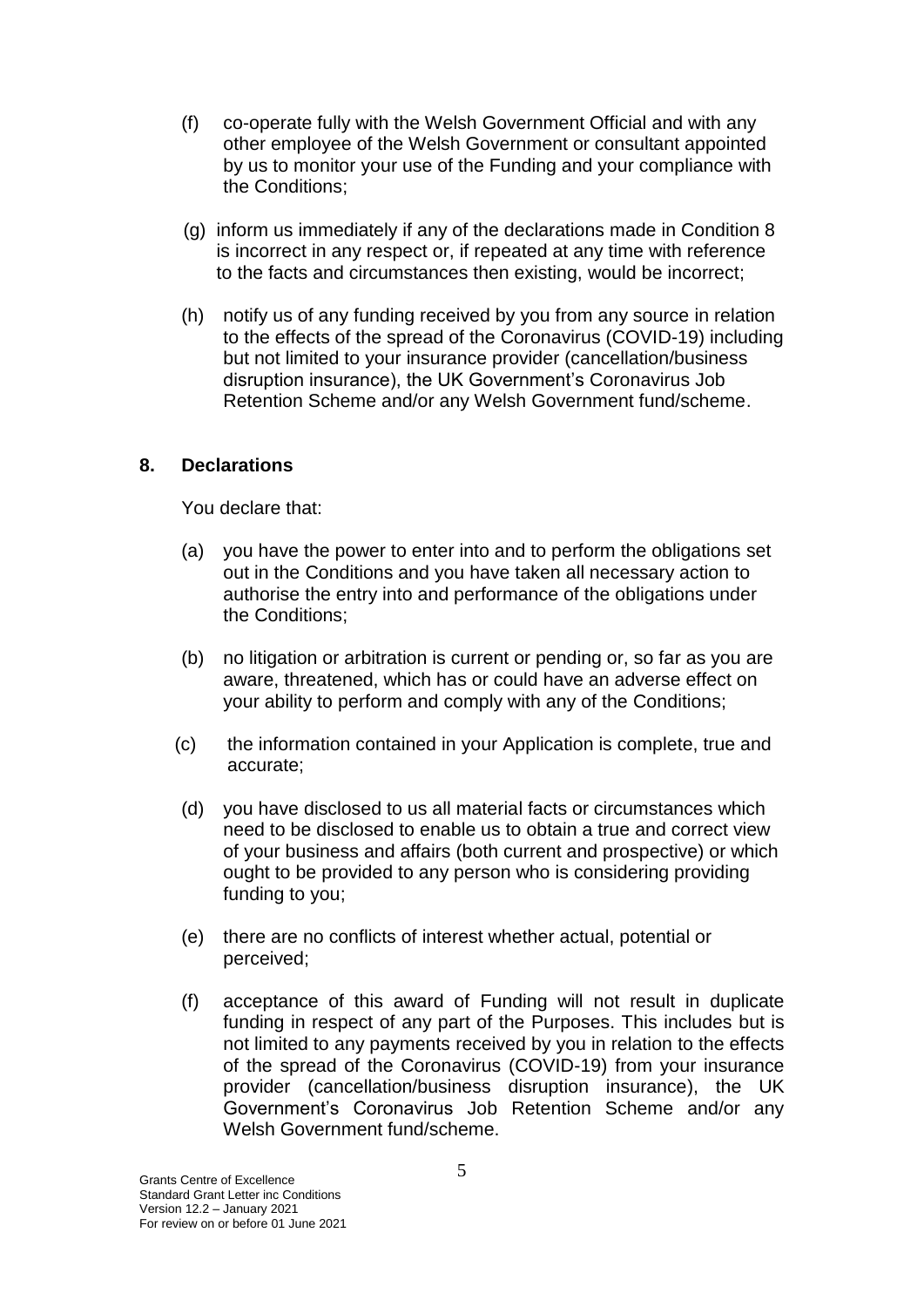### **9. Notification Events and their consequences**

- (a) You must notify us immediately if a Notification Event has occurred or is likely to occur but we also reserve the right to notify you where we believe a Notification Event has occurred or is likely to occur.
- (b) We will either (i) notify you that we consider the Notification Event is not capable of remedy or (ii) if we consider the Notification Event is capable of being remedied seek to discuss the Notification Event with you with a view to agreeing a course of action to be taken to address the Notification Event.
- (c) We will be entitled to take any of the actions listed in Condition 9(d) if:
	- (i) despite our reasonable efforts we have been unable to discuss the Notification Event with you; or
	- (ii) we notify you that the Notification Event is not capable of remedy; or
	- (iii) a course of action to address the Notification Event is not agreed with you; or
	- (iv) a course of action to address the Notification Event is agreed with you but you fail to follow it, or any conditions attached to it are not met (including without limitation the timescale for such course of action); or
	- (v) the course of action fails to remedy the Notification Event to our satisfaction.
- (d) If any of the circumstances set out in Condition 9(c) occurs we may by notice to you:
	- (i) withdraw the award of Funding; and/or
	- (ii) require you to repay all or part of the Funding; and/or
	- (iii) suspend or cease all further payment of Funding; and/or
	- (iv) make all further payments of Funding subject to such conditions as we may specify; and/or
	- (v) deduct all amounts owed to us under the Conditions from any other funding that we have awarded or may award to you; and/or
	- (vi) exercise any other rights against you which we may have in respect of the Funding.
- (e) All repayments of Funding must be made to us within 28 days of the date of our demand.

## **10. Monitoring requirements**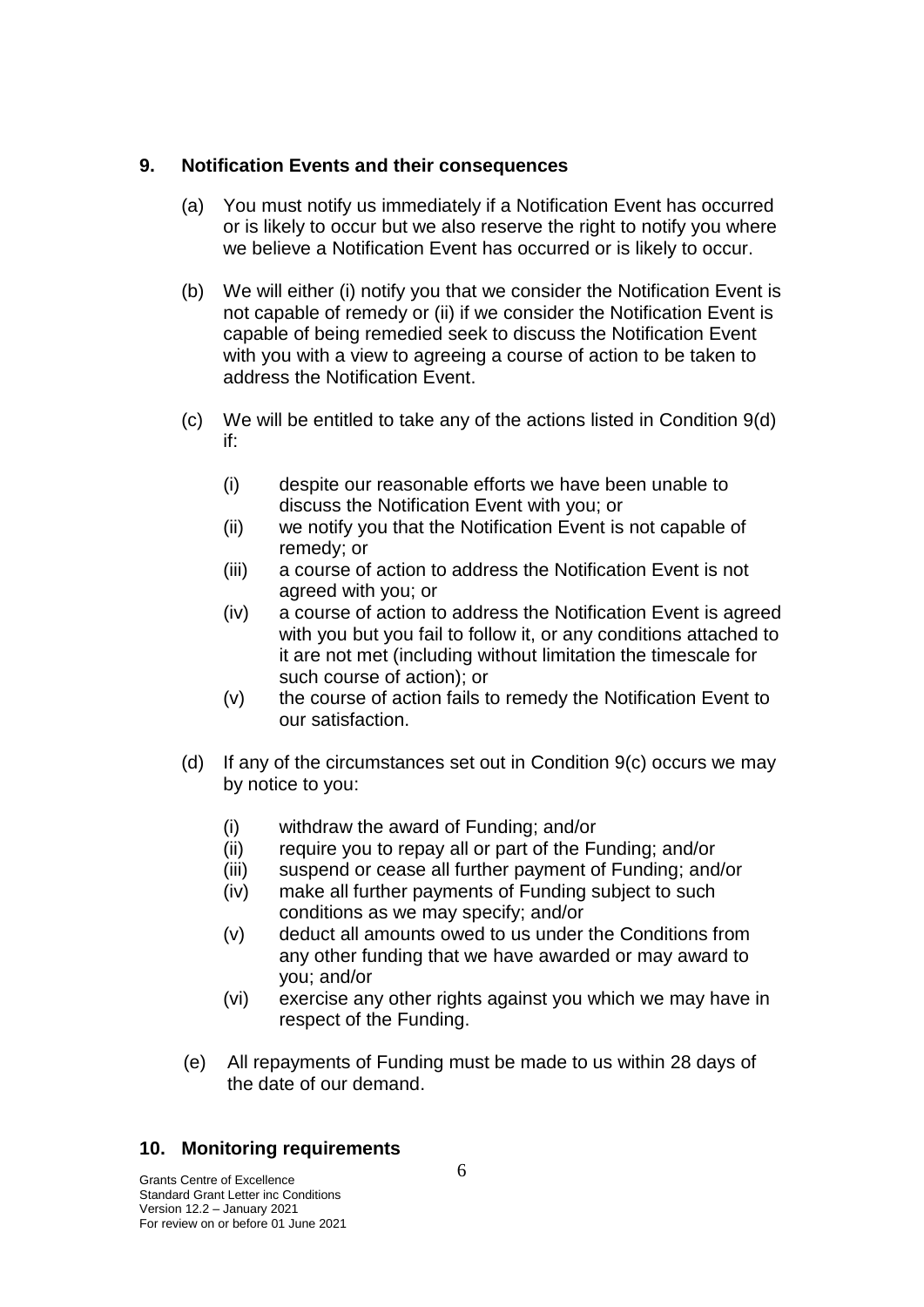You must:

- (a) provide us with such documents, information and reports which we may reasonably require from time to time in order for us to monitor your compliance with the Conditions.
	- i) Within 12 months from the date the Funding was paid to you, you must provide the following :-
		- a completion report confirming how the Funding was used. You must also report on how you have met the 'Cultural Contract' in 2021 / 2022. If the Funding is £10k or over you must complete a 'Cultural Contract' template
		- Evidence of Costs Defrayed as set out in Schedule 1, by way of receipted invoices supported by bank statements.
		- Evidence that between 1<sup>st</sup> December 2021 and 31<sup>st</sup> March 2022 you suffered a drop in turnover as contained within your Application.
		- Evidence by way of copy of your payroll from the date of this award of Funding and until 12 months later, which confirm the number of employees.
- (b) meet with the Welsh Government Official and such other of our representatives as we may from time to time reasonably require;
- (c) ensure that the Project Manager (or such other person as we may agree) together with any other person we may require attends all meetings with the Welsh Government Official.

## **11. Audit Requirements**

- (a) You must:
	- (i) maintain complete, accurate and valid accounting records identifying all income and expenditure in relation to the Purposes;
	- (ii) without charge, permit any officer or officers of the Welsh Government, Wales Audit Office or any UK subsidy enforcement body at any reasonable time and on reasonable notice (in exceptional circumstances, such as the prevention or detection of fraud, it may not be practicable to provide you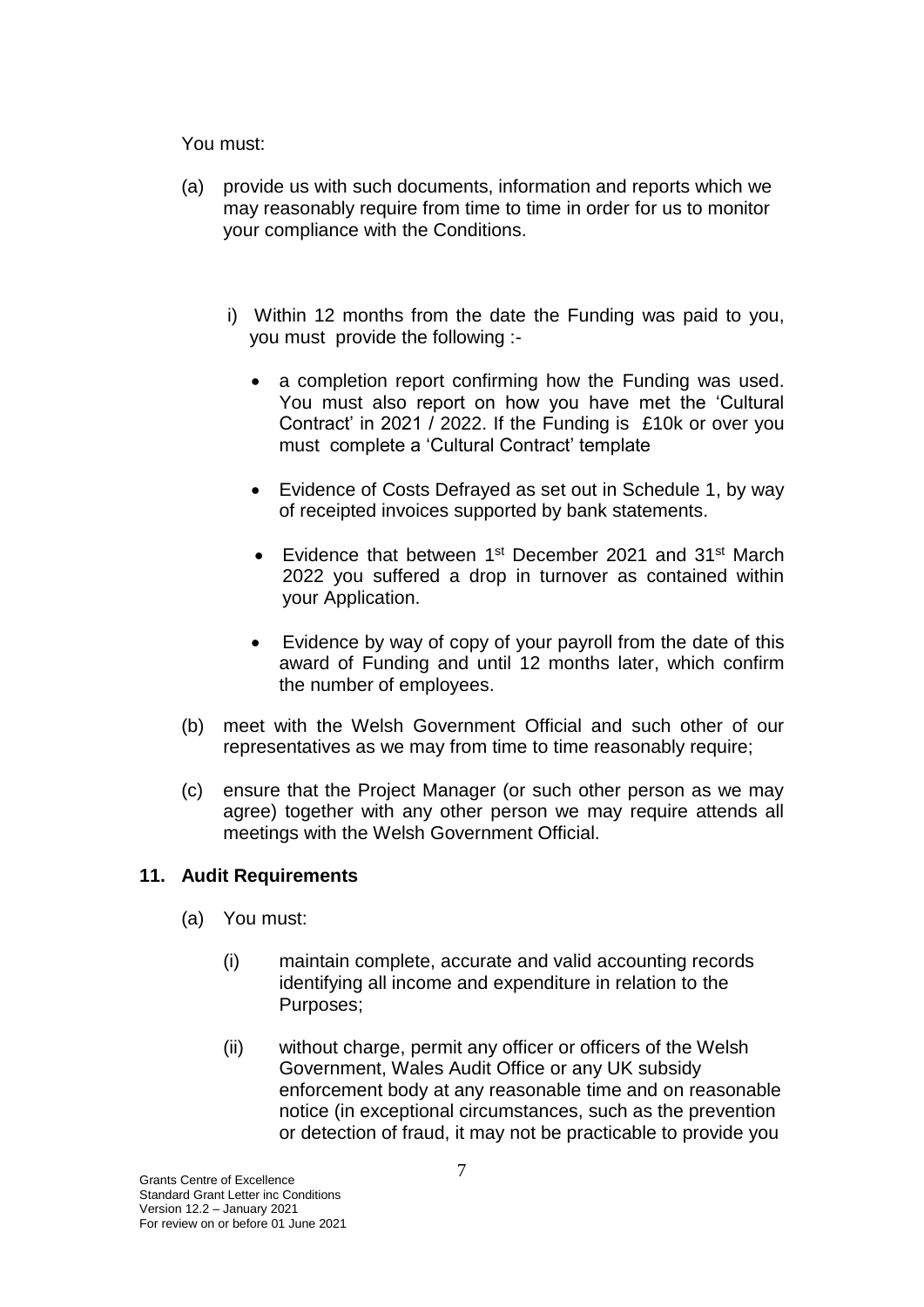with reasonable notice) being given to you to visit your premises and/or to inspect any of your activities and/or to examine and take copies of your books of account and such other documents or records howsoever stored as in such officer's reasonable view may relate in any way to your use of the Funding. This undertaking is without prejudice and subject to any other statutory rights and powers exercisable by the Welsh Government, Wales Audit Office or any UK subsidy enforcement body or any officer, servant or agent of any of the above;

- (iii) retain this letter and all original documents relating to the Funding until we inform you in writing that it is safe to destroy them;
- (b) Under paragraph 17 of Schedule 8 to the Government of Wales Act 2006 the Auditor General for Wales has extensive rights of access to documents and information relating to monies provided by the Welsh Government. They and their officials have the power to require relevant persons who control or hold documents to give any assistance, information and explanation that they may require; and to require those persons to attend before them for such a purpose. The Auditor General and their staff may exercise this right at all reasonable times.

## **12. Third party obligations**

- (a) Nothing in the Conditions imposes any liability on us in respect of any liability incurred by you to any third party (including, without limit, employees and contractors).
- (b) You must indemnify us against any liabilities, claims, proceedings, demands, losses, costs and expenses suffered or incurred by us directly or indirectly arising as a result of or in connection with any failure by you to perform fully or in part any obligation you may have to a third party.

#### **13. Intellectual property rights and publicity**

- (a) Nothing in the Conditions transfers to us any rights in any intellectual property created by you as a result of the Purposes.
- (b) You agree that from the date of this letter until 5 years from the date of the final payment of Funding we may include details about your organisation and business, the Funding and the Purposes in Welsh Government promotional materials and you further agree to cooperate with our reasonable requests to achieve the production of such materials.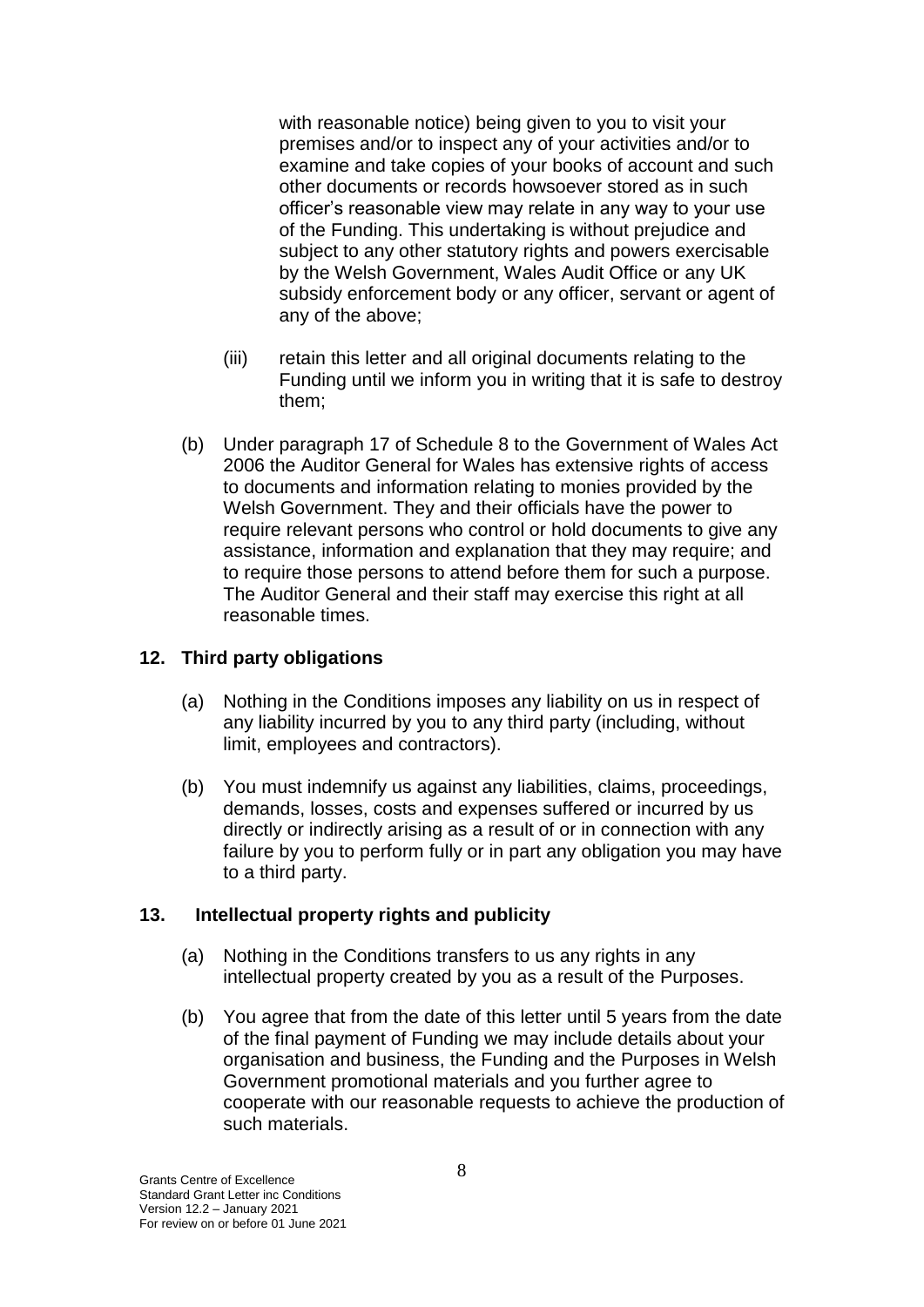(c) You agree that your name and the amount of funding awarded will be published on a Welsh Government approved Covid-19 website.

## **14. Information**

- (a) You acknowledge that we are subject to the requirements of the Freedom of Information Act 2000 (the "FOIA"), the Environmental Information Regulations 2004 (the "EIR"), the Data Protection Act 2018 (the "DPA") and the retained EU law version of the General Data Protection Regulation ((EU) 2016/679) (the "UK GDPR").
- (b) You acknowledge that we are responsible for determining in our absolute discretion whether:
	- (i) to disclose any information which we have obtained under or in connection with the Funding to the extent that we are required to disclose such information to a person making a disclosure request under the FOIA or the EIR; and/or
	- (ii) any information is exempt from disclosure under the FOIA or the EIR.
- (c) You acknowledge that we may share any data you provide to us with fraud prevention agencies and third parties for the purposes of preventing and detecting fraud. Any personal data we collect will be managed in accordance with our Privacy Notice which is available to view here [http:/beta.gov.wales/privacy-notice-welsh-government](https://beta.gov.wales/privacy-notice-welsh-government-grants)[grants](https://beta.gov.wales/privacy-notice-welsh-government-grants)

# **15. Buying goods and services**

If you decide to buy any goods and/or services to deliver the Purposes, they must be purchased in a competitive and sustainable way so as to demonstrate that you have achieved best value in the use of public funds.

## **16. Giving notice**

(a) Where notice is required to be given under the Conditions it must be in writing (this does not include email but may include a letter attached to an email) and must prominently display the following heading:

## *"Notice in relation to the Wales Cultural Recovery Fund".*

(b) The address and contact details for the purposes of serving notice under the Conditions are as follows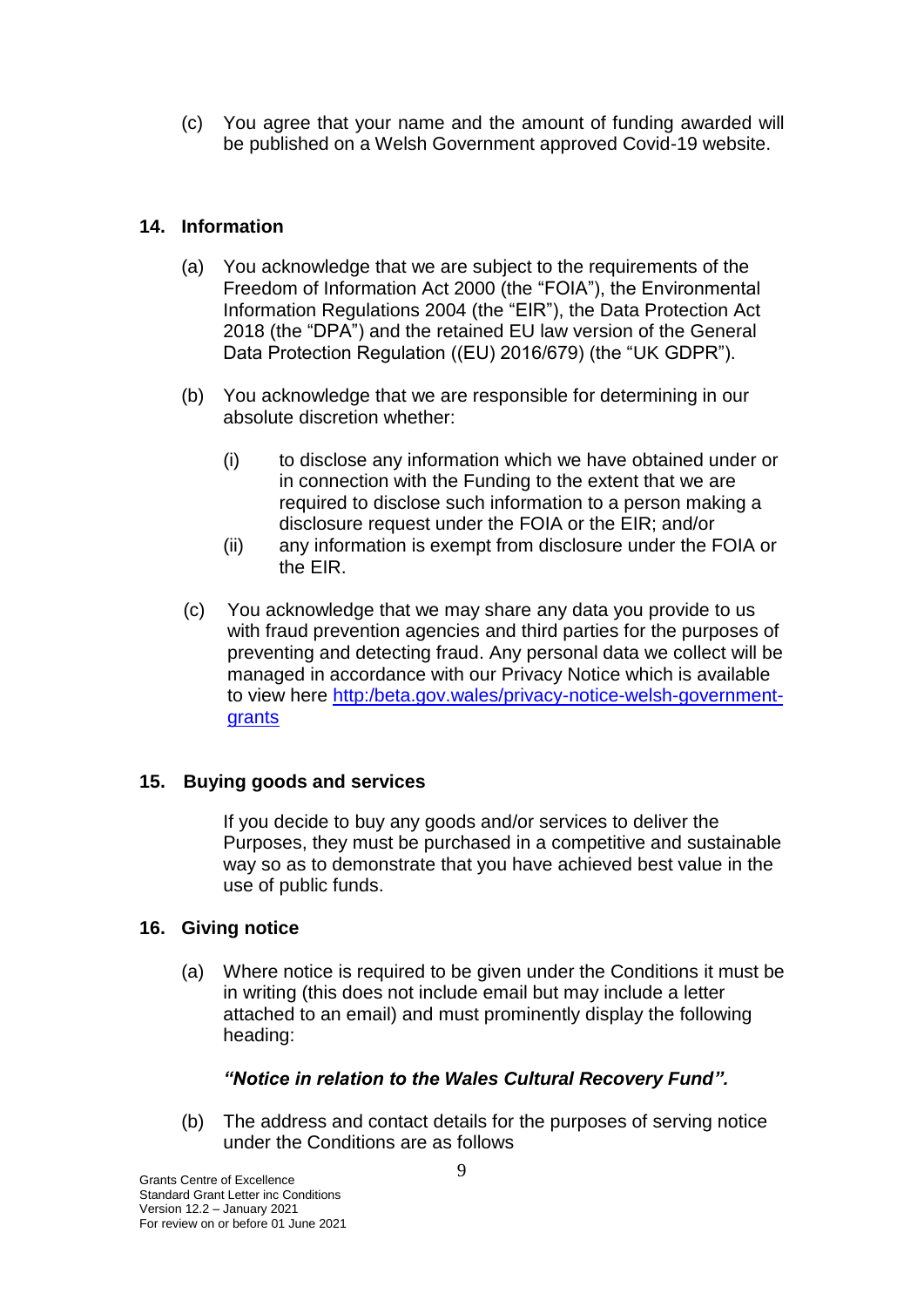You: the Project Manager at the address stated in Condition 3.

Us: the Welsh Government Official at the address stated in Condition 3.

(c) A notice will be deemed to have been properly given as follows:-

| Prepaid first class post: | on the second working day<br>after the date of posting.                                                       |
|---------------------------|---------------------------------------------------------------------------------------------------------------|
| By hand:                  | upon delivery to the address<br>or the next working day if after<br>4pm or on a weekend or<br>public holiday. |
| By email attachment:      | upon transmission or the next<br>working day if after 4pm or on<br>a weekend or public holiday.               |

## **17. Equal opportunities**

You must apply a policy of equal opportunities as employers, as users of volunteers, and as providers of services, regardless of race, gender/gender identification, sexual orientation, religion and belief, age or any disability.

#### **18. Welsh language**

- (a) Where the Purposes include or relate to the provision of services in Wales they must be provided in Welsh and English unless it would be unreasonable or disproportionate to do so. Where they are provided in both Welsh and English they must be provided in such a way as to not treat the Welsh language less favourably than English, in accordance with the Welsh Language (Wales) Measure 2011.
- (b) For advice on providing services bilingually and in accordance with the Conditions please contact the Welsh Language Commissioner's Hybu team: [http://www.comisiynyddygymraeg.cymru/hybu/en/home/Pages/hom](http://www.comisiynyddygymraeg.cymru/hybu/en/home/Pages/home.aspx) [e.aspx](http://www.comisiynyddygymraeg.cymru/hybu/en/home/Pages/home.aspx)

## **19. Welsh Ministers' functions**

You acknowledge that the Welsh Ministers have a range of functions which will continue to accrue and be amended and that decisions in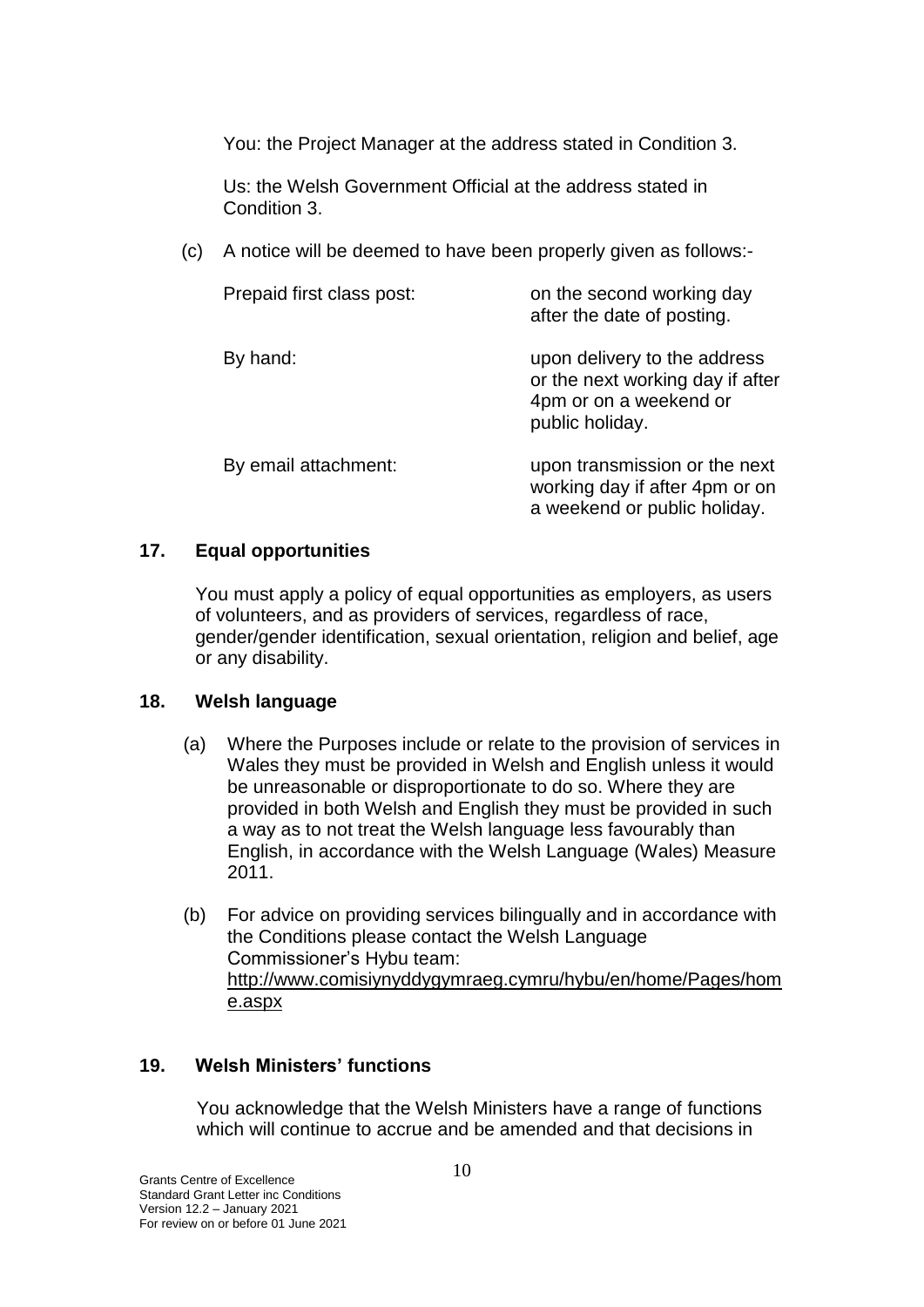relation to each such function are obliged to be taken in the light of all relevant and to the exclusion of all irrelevant considerations. You agree that nothing contained or implied in, or arising under or in connection with, the Conditions will in any way prejudice, fetter or affect the functions of the Welsh Ministers or any of them nor oblige the Welsh Ministers or any of them to exercise, or refrain from exercising, any of their functions in any particular way.

## **20. General**

- (a) If at any time any of the Conditions are deemed to be or become invalid, illegal or unenforceable in any respect under any law, the validity, legality and enforceability of the remaining provisions will not in any way be affected or impaired.
- (b) No failure or delay on our part to exercise any power, right or remedy under the Conditions will operate as a waiver of any such power, right or remedy or preclude its further exercise or the exercise of any other power, right or remedy. The powers, rights or remedies hereby provided are cumulative and not exclusive of any powers, rights or remedies provided by law.
- (c) Any amendment or variation to the Conditions must be in writing and signed by us and you in the same manner as this letter. However, you acknowledge that the Wales Cultural Recovery Fund is an urgent Welsh Government response to the effects of the spread of the Coronavirus (COVID-19). We may therefore, acting reasonably at all times, unilaterally amend the Conditions at any time to reflect changes in any relevant legislation, a relevant change in your circumstances, a relevant change in Welsh Government policies and/or in order to maximise value for money for the public purse
- (d) You may not assign or otherwise dispose of in any way your rights, benefits, obligations or duties under the Conditions.
- (e) Conditions 7, 9, 11, 13, 14, and 20(e) and such other Conditions which by implication need to continue in force beyond the final payment of Funding will so continue in full force and effect.
- (f) The award of the Funding is to you alone and no one else is entitled to make any claim in respect of the Funding or seek to rely on or enforce any of the Conditions.
- (g) In circumstances where you comprise two or more persons or bodies, the liabilities of such persons or bodies shall be joint and several and the default of one of such persons or bodies shall be deemed to be the default of all.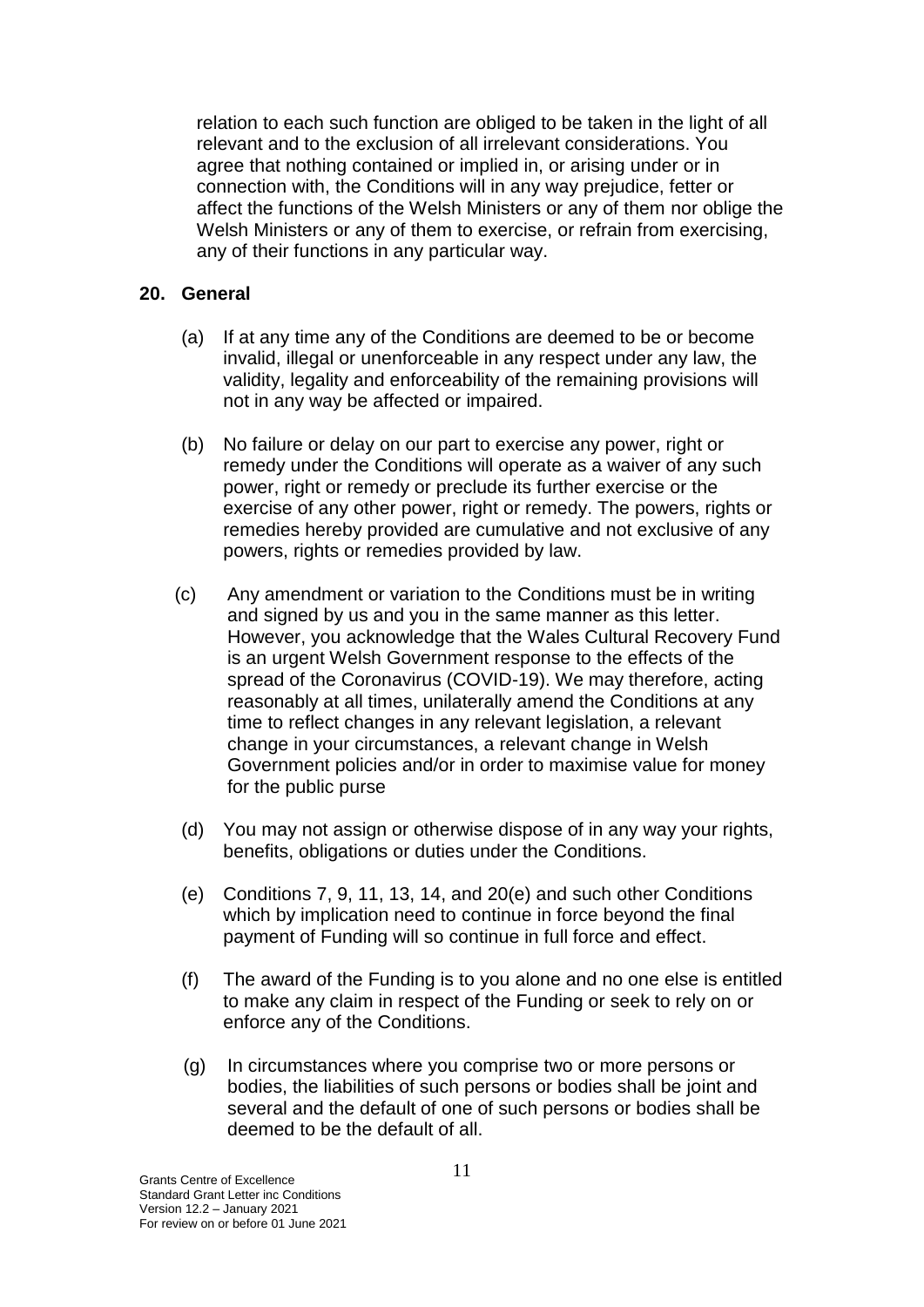(h) The Conditions are to be governed by and construed in accordance with the laws of Wales and England as applied in Wales and the parties hereto submit to the exclusive jurisdiction of the courts of Wales and England.

### **21. How to accept this award of Funding**

- (a) To accept this award of Funding you must sign and return a copy of this letter to the Welsh Government Official. None of the Funding will be paid to you until we have received your signed letter
- (b) We must receive your signed letter within 14 days of the date of this letter, or this award of Funding will automatically be withdrawn.

Yours faithfully

Signed by Jason Thomas under authority of the Deputy Minister for Culture, Sport and Tourism one of the Welsh Ministers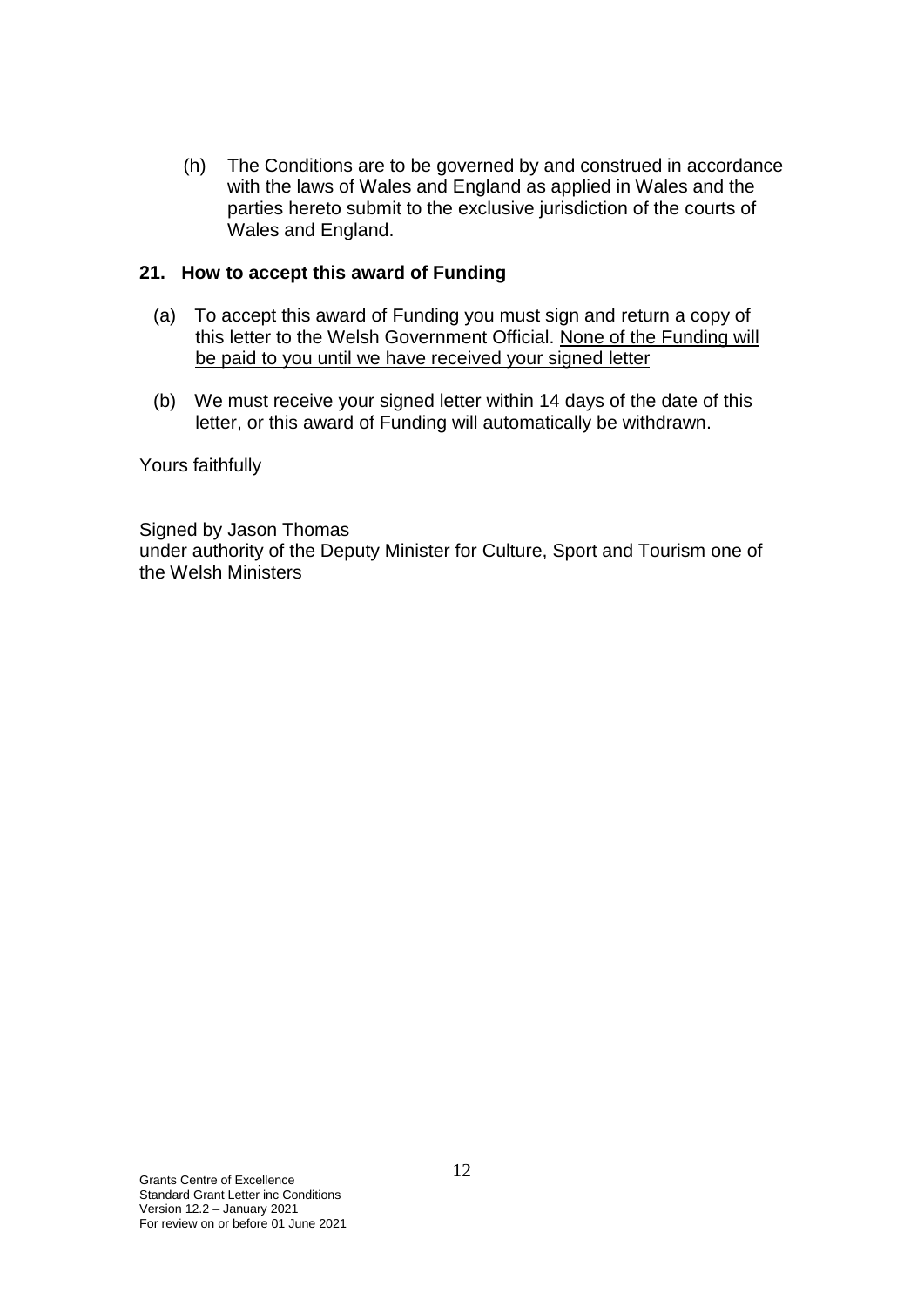## **SCHEDULE 1 The Purposes**

## The Purpose of the Funding is to support you with financial assistance as a result of the Covid-19 outbreak.

The Purpose of the Funding is to support you with financial assistance as a result of the Covid-19 outbreak in order to support continued viability until 31 August 2022. The Funding must be spent on the ongoing running costs of the business that are due during the period 1 December 2021 to 28 February 2022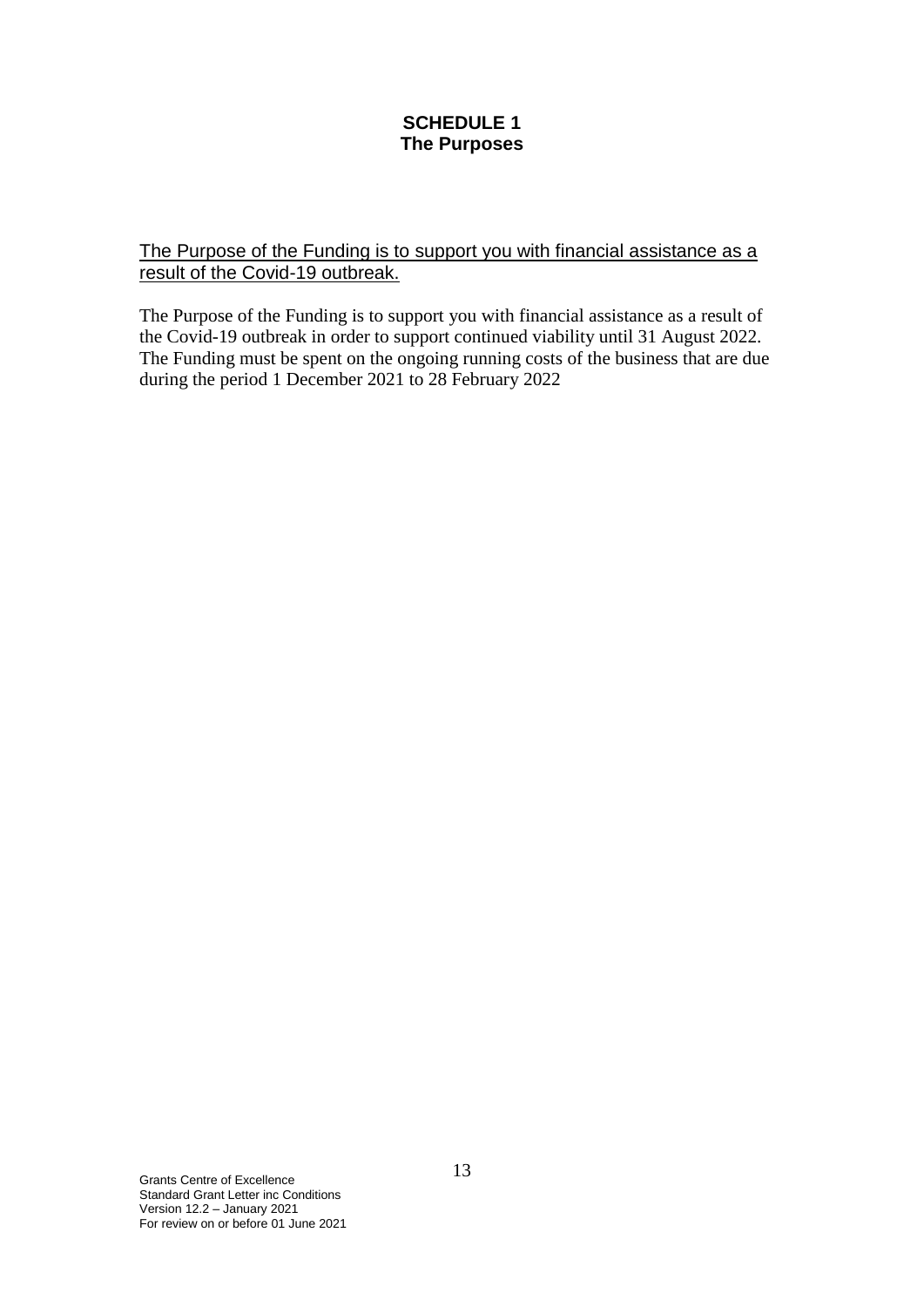## **SCHEDULE 2 Notification Events**

The Notification Events referred to in Condition 9 are listed below:

- 1. repayment of any part of the Funding is required in accordance with any relevant legislation;
- 2. you fail to comply with any of the Conditions;
- 3. the Funding, in full or in part, is not being used for the Purposes;
- 4. there is unsatisfactory progress towards completing the Purposes,;
- 5. you fail to provide information about the Purposes requested by us or any UK subsidy enforcement body or any of its auditors, agents or representatives;
- 6. we have reason to believe that you and/or any of your Personnel are involved in fraudulent activity or have been involved in fraudulent activity whilst the Purposes are/were being carried out;
- 7. we have made an overpayment of Funding to you;
- 8. there is a duplication of funding in respect of any part of the Purposes. This includes but is not limited to any payments received by you in relation to the effects of the spread of the Coronavirus (COVID-19) from your insurance provider (cancellation/business disruption insurance), the UK Government's Coronavirus Job Retention Scheme and/or any Welsh Government fund/scheme
- 9. any declaration made in Condition 8 is incorrect in any respect or, if repeated at any time with reference to the facts and circumstances then existing, would be incorrect;
- 10.there has been a modification (qualification, adverse or disclaimer) to the auditor's opinion on your financial statements;
- 11.any petition is presented or resolution passed or other action taken for your bankruptcy or winding-up or a petition is presented for an administration order against you;
- 12.a receiver or an administrative receiver is appointed in respect of you or in respect of all or any part of your assets;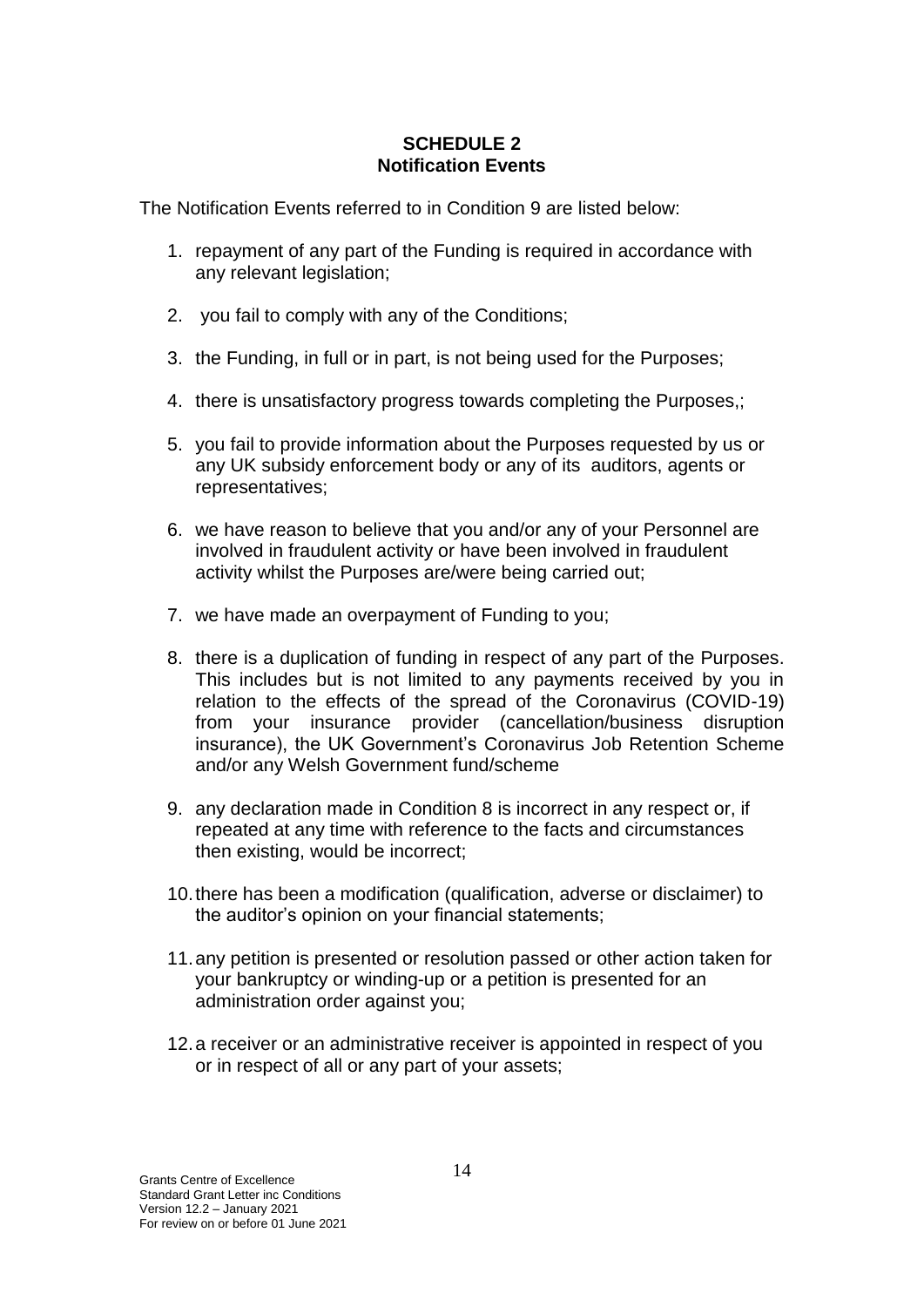- 13.a moratorium in respect of all or any of your debts or a composition or an agreement with your creditors is agreed, applied for, ordered or declared;
- 14.you are unable, or admit in writing your inability, to pay your debts as they fall due;
- 15.any distress, execution, attachment or other process affects any of your assets;
- 16. a statutory demand is issued against you;
- 17.you cease, or threaten to cease, to carry on all or a substantial part of your business;
- 18.there is a change in your constitution, status, control or ownership and/or your external auditors resign;
- 19.there is any change, whether permanent or temporary, in your shareholders, directors, trustees or partners and/or Personnel which may affect your ability to deliver the Purposes;
- 20.any event occurs or circumstances arise which in our opinion gives reasonable grounds for believing that you may not, or may be unable, to perform or comply with any of your obligations under the Conditions.